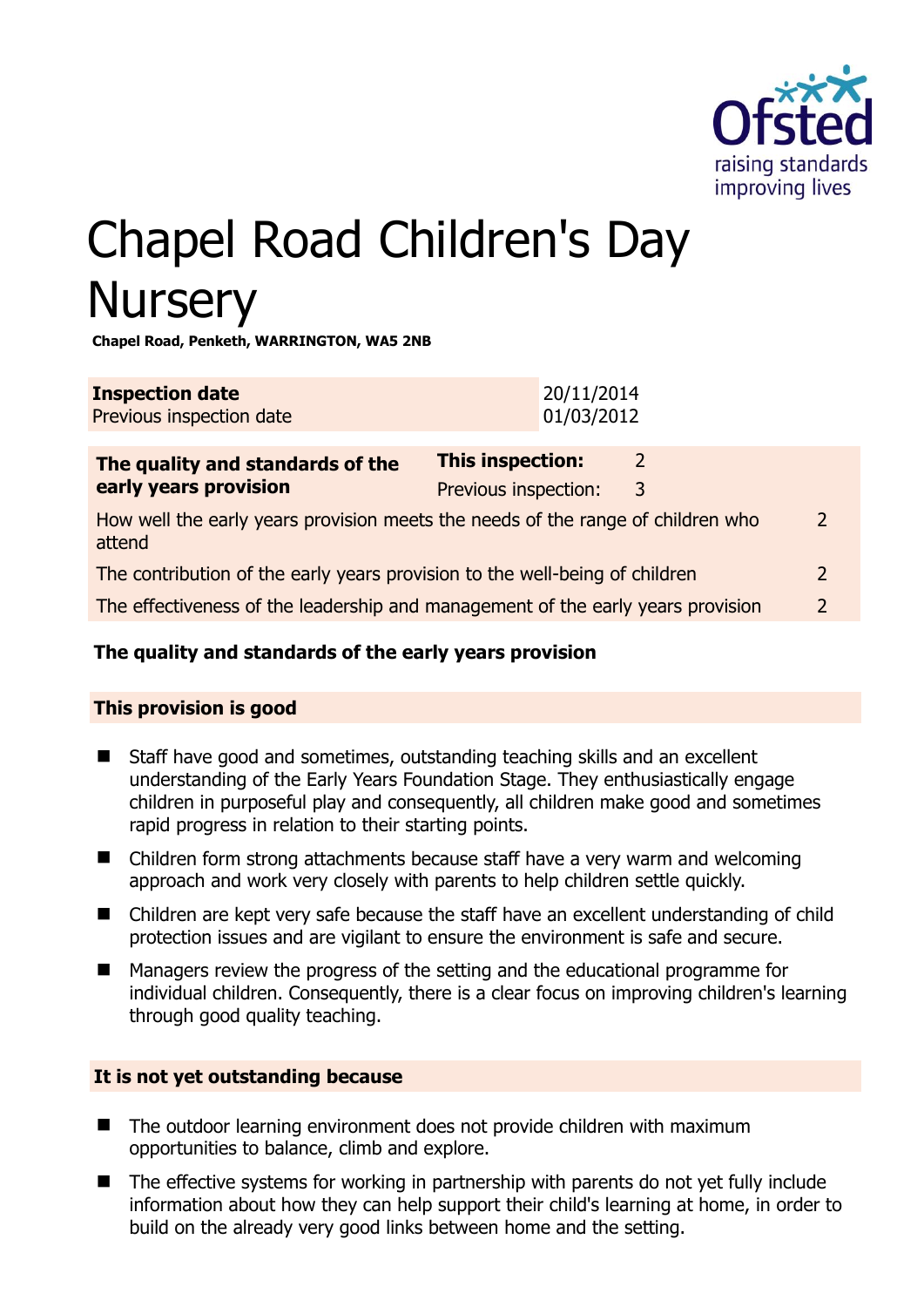# **Information about this inspection**

Inspections of registered early years provision are:

- $\bullet$  scheduled at least once in every inspection cycle the current cycle ends on 31 July 2016
- scheduled more frequently where Ofsted identifies a need to do so, for example where provision was previously judged inadequate
- **•** brought forward in the inspection cycle where Ofsted has received information that suggests the provision may not be meeting the legal requirements of the Early Years Foundation Stage or where assessment of the provision identifies a need for early inspection
- **Prioritised where we have received information that the provision is not meeting the** requirements of the Early Years Foundation Stage and which suggests children may not be safe
- scheduled at the completion of an investigation into failure to comply with the requirements of the Early Years Foundation Stage.

The provision is also registered on the voluntary and compulsory parts of the Childcare Register. This report includes a judgment about compliance with the requirements of that register.

# **Inspection activities**

- . The inspector looked at all the areas that children access and observed activities indoors and in the outdoor learning environment.
- The inspector held a meeting with the manager, reviewed policies, including the safeguarding policy and systems to ensure the suitability of staff.
- $\blacksquare$ The inspector looked at children's planning and assessment documents and held discussions with the staff at appropriate times during the inspection.
- The inspector conducted a joint observation with the deputy manager.
- The inspector took account of comments from parents spoken to during the inspection and written in children's learning journals.

**Inspector** 

Anne Parker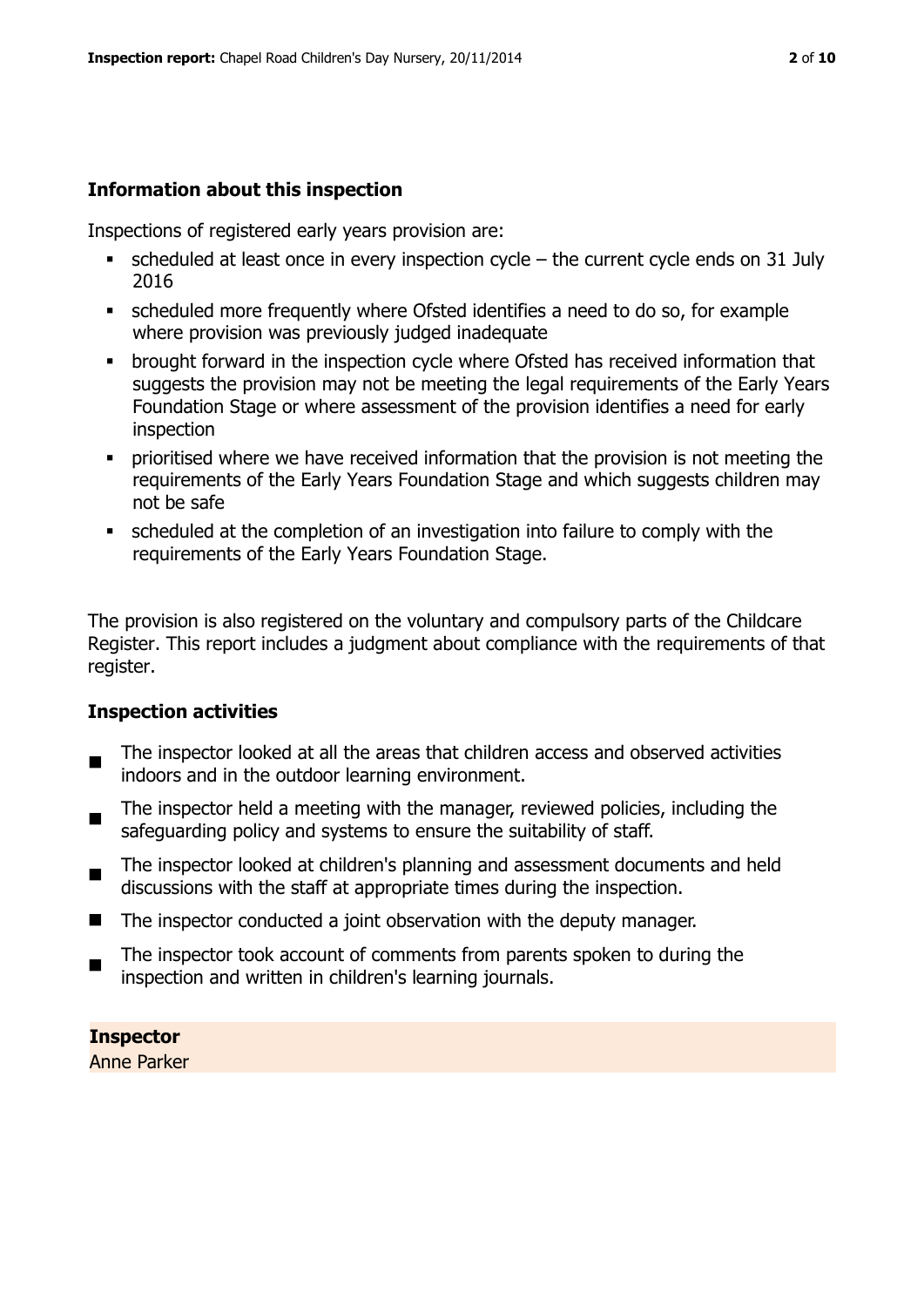# **Full report**

#### **Information about the setting**

Chapel Road Children's Day Nursery is one of two privately owned settings run by the same provider. The setting registered in September 2011 and is on the Early Years Register and the compulsory and voluntary parts of the Childcare Register. It operates from four rooms plus a dining hall within a converted school house. Children have access to an enclosed outdoor play area. The setting is situated in a residential area in Penketh, Warrington, Cheshire. It is open each week day from 7.30am to 6pm, for 52 weeks of the year. There are currently 42 children on roll; all of whom are in the early years age range and attend for a variety of sessions. The setting receives funding for the provision of free early education for two-, three- and four-year-old children. There are currently eight staff working directly with the children; seven of whom have appropriate early years qualifications. Two of the staff have appropriate qualifications at level 6, one at level 5 and four at level 3. The setting receives support from the local authority.

#### **What the setting needs to do to improve further**

#### **To further improve the quality of the early years provision the provider should:**

- enhance the range of resources and play experiences provided for children in the outdoor environment in order to offer more opportunities for them to balance, climb and explore the natural environment
- $\blacksquare$  strengthen existing good partnerships with parents by providing them with information about how they can support their children's learning at home.

#### **Inspection judgements**

# **How well the early years provision meets the needs of the range of children who attend**

Teaching is very effective and sometimes outstanding, so children make very good progress in relation to their starting points. Staff are very skilled in engaging children in purposeful play. They play alongside children and skilfully extend their learning by using appropriate questions, effectively promoting children's thinking and problem-solving skills. For example, children enjoy exploring the water play and staff talk about how the water feels, what colour it is and encourage children to recall the colour it was on previous occasions. There are a variety of opportunities to use utensils as children use the paint brushes and rollers to cover the ground and walls with water, or make pictures using pencils, paint brushes and glue sticks. Furthermore, pre-school children use ageappropriate tweezers to carefully pick up soft balls and place them onto a design. As a result, children are developing many of the skills they will need for their next stage in learning, including school.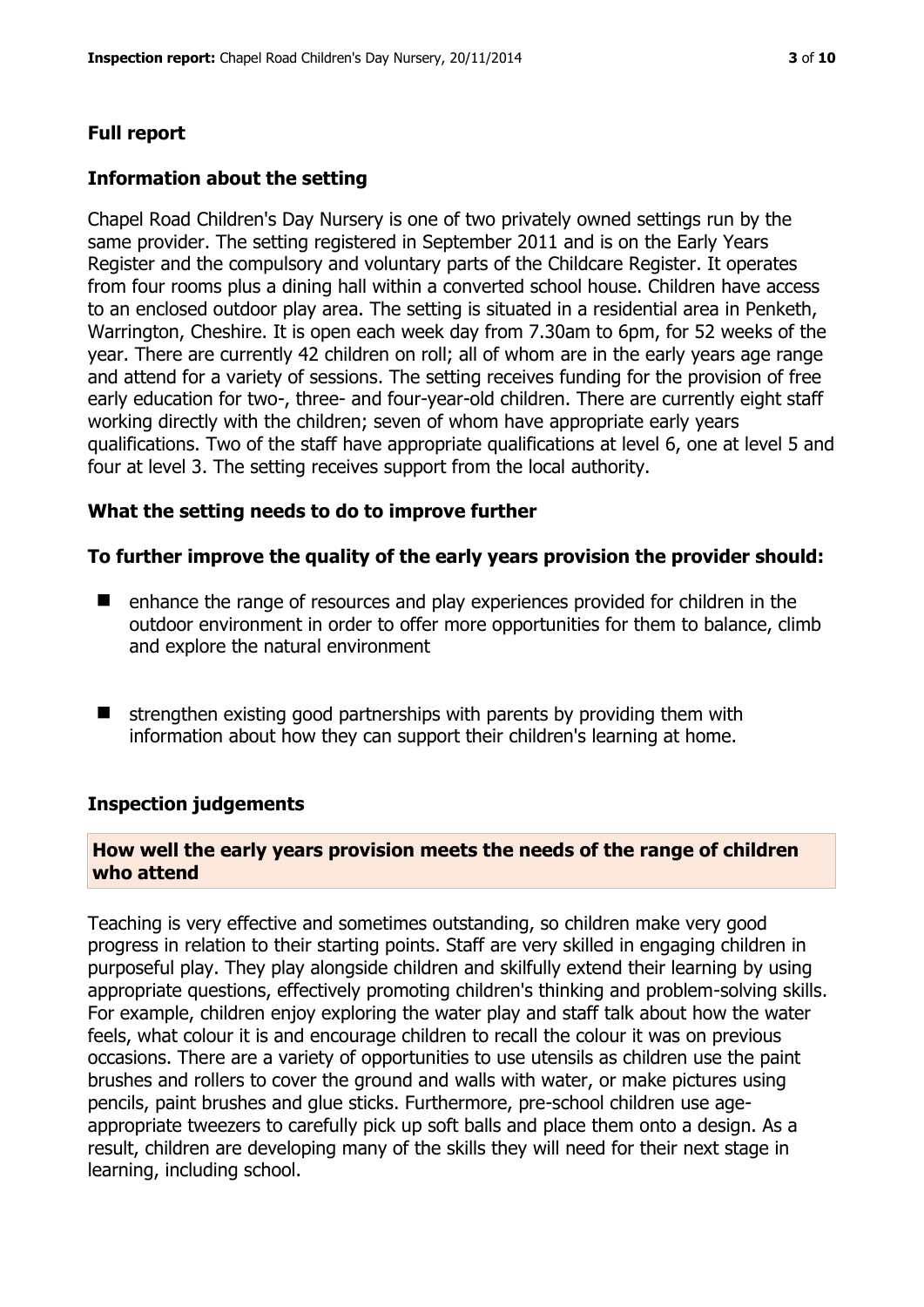Staff frequently use mathematical language as children play. For example, as younger children fill various sized containers with water, staff ask about how heavy they are. Additionally, staff plan activities that include the use of number skills, for example, the pre-school room has a play shop area where children can practise counting out items and use money. As a result, children are developing a good understanding of mathematical concepts. Children's communication skills are very well fostered during play and daily routines. Staff consistently repeat key words and phrases to clarify meaning successfully. As a result, all children are becoming confident talkers who are beginning to express themselves. The setting has printed words and numbers displayed on storage containers and on the walls. Furthermore, children have access to a wide range of books and they enjoy sitting in the cosy area to share the stories with staff. Staff extend older children's understanding of books by talking to them about the author, illustrator and blurb of each book and children act out the story as staff read out the words. Consequently, children are beginning to develop a love for books and to understand that print has meaning.

Partnerships with parents are good. A range of useful information is collected from parents at a visit prior to children starting at the setting. Together, staff and parents establish children's starting points and agree areas for development. Observations are recorded in individual learning journals, along with annotated photographs. Staff skilfully use this and further information gathered from parents, to plan activities to meet children's individual needs. Parents are encouraged to be fully involved in their child's learning as staff talk about the activities the children have been involved with. However, information shared with parents does not yet consistently include guidance about how they can help support their child's learning at home so that they can build on the already very good links between home and the setting.

#### **The contribution of the early years provision to the well-being of children**

Children are happy and confident. They are eager to engage with activities as staff offer encouragement through meaningful praise and support. Staff successfully meet the needs of each child and value them as individuals. For example, they stay close to children who are new to the setting to provide reassurance. As a result, children's emotional needs are very well met because staff have built secure, responsive attachments with them. Staff talk to parents during the settling-in process to find out about children's likes and dislikes and incorporate this into their planning. For example, a child's favourite items from home are kept close by to help the settling-in process. Additionally, staff support parents with a range of issues, such as toileting and as a result, children benefit from a shared, consistent approach. The setting is very well maintained and organised. Indoors, the wide range of toys and resources cover all areas of learning and they are attractively displayed or stored so that children can independently access them. Consequently, children are becoming independent learners. The outdoor area is large and children are able to run about and use large wheeled toys and paint brushes with water to make marks. However, resources and play experiences outdoors are not fully optimised to ensure children have the full range of learning opportunities available to them. For example, there are fewer opportunities for children to climb, balance or explore the natural environment.

Children's behaviour is good because staff have a positive approach towards behaviour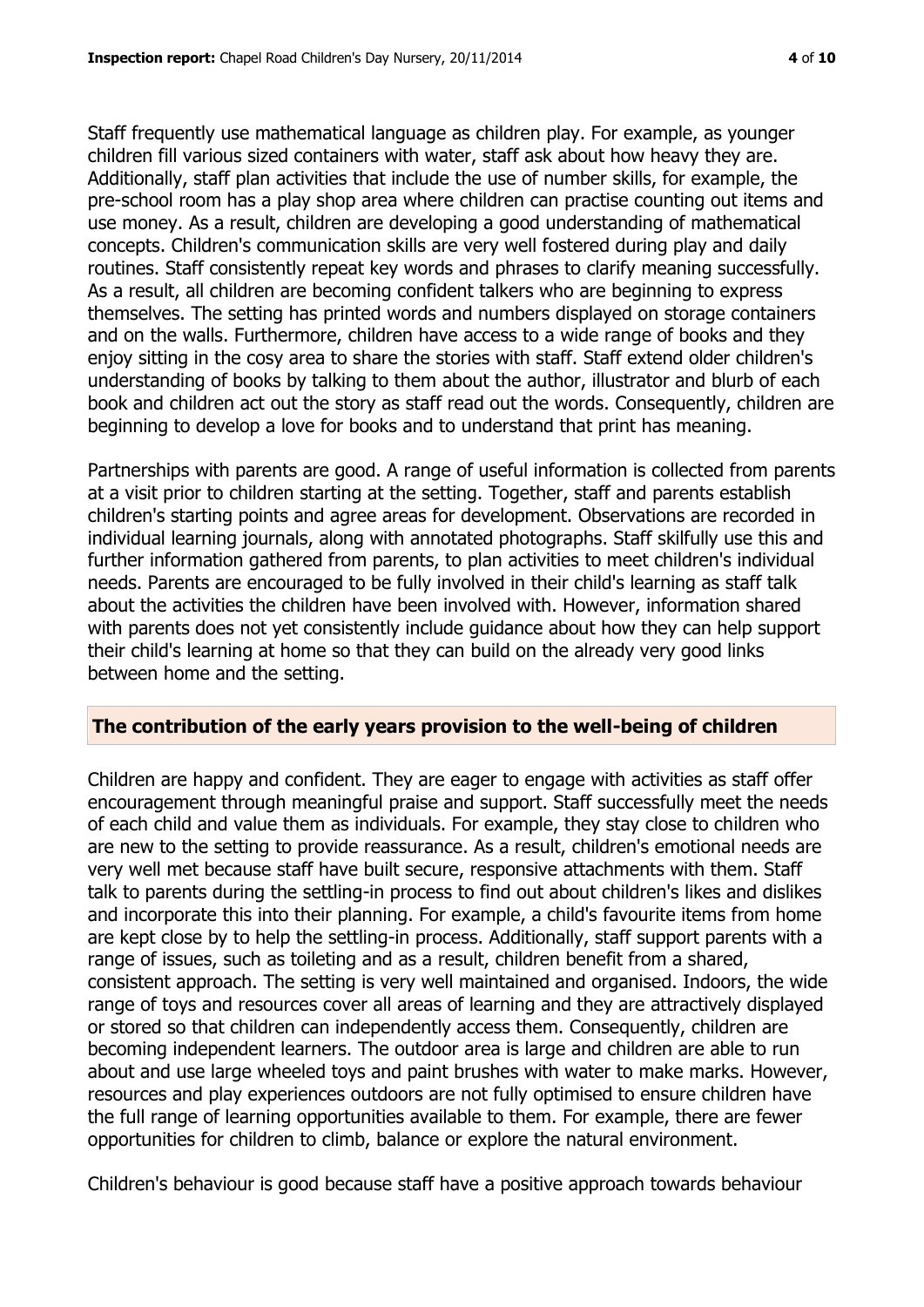management. They calmly intervene in minor squabbles by giving children helpful language to use to enable them to share and diffuse issues quickly and effectively. Furthermore, staff are good role models and consistently remind children to use good manners. They promote friendships between children by encouraging them to play alongside each other and they talk about how children might be feeling. Consequently, children are learning to respect and have empathy for the feelings of others. Staff remind children about how to keep themselves safe and children are provided with opportunities to take risks appropriate for their age. For example, staff support children to use knives safely as they chop vegetables.

Staff effectively promote healthy lifestyles. They provide healthy snacks and talk to children about the benefits of eating healthily, both at snack time and during planned activities and general play. Children are supported to wash their hands at appropriate times during the day and staff sensitively support children as they visit the bathroom. Consequently, children are beginning to develop healthy practices and independently manage their self-care needs and therefore, are developing the skills they will need when they go to school. Older children are supported to become emotionally ready for school. Where appropriate, staff work closely with teaching staff to support children through their move and talk enthusiastically to children about what to expect and as a result, they are well prepared for their move to school.

#### **The effectiveness of the leadership and management of the early years provision**

Managers have a very good understanding of their responsibilities to ensure practice meets the safeguarding and welfare, and learning and development requirements of the Early Years Foundation Stage. They follow robust systems to ensure staff are suitable to work with children. Induction procedures provide new staff with information about safety, evacuation procedures and roles and responsibilities. Staff attend regular safeguarding training and so are very confident about identifying and reporting any child protection concerns they may have about children in their care. A very effective range of policies support their work and these are shared with parents as they start. Staff conduct regular risk assessments and remove any hazards, where appropriate. Access doors are kept locked and there are robust systems in place to monitor visitors. Accidents are accurately recorded and shared with parents and all staff hold paediatric first-aid certificates. As a result, children are very well safeguarded.

The staff team are well qualified and demonstrate a good knowledge of the Early Years Foundation Stage. They are supported effectively by the management team within the organisation, who regularly observe their practice and give constructive feedback to help them improve their teaching skills. Staff have attended appropriate training courses, which have had a positive impact on their knowledge and skills. The manager monitors the educational programmes well to ensure children are making good progress. The management team has a clear view of the setting's strengths and areas for development and there have been significant improvements since the last inspection. For example, children now have a range of opportunities to use technology.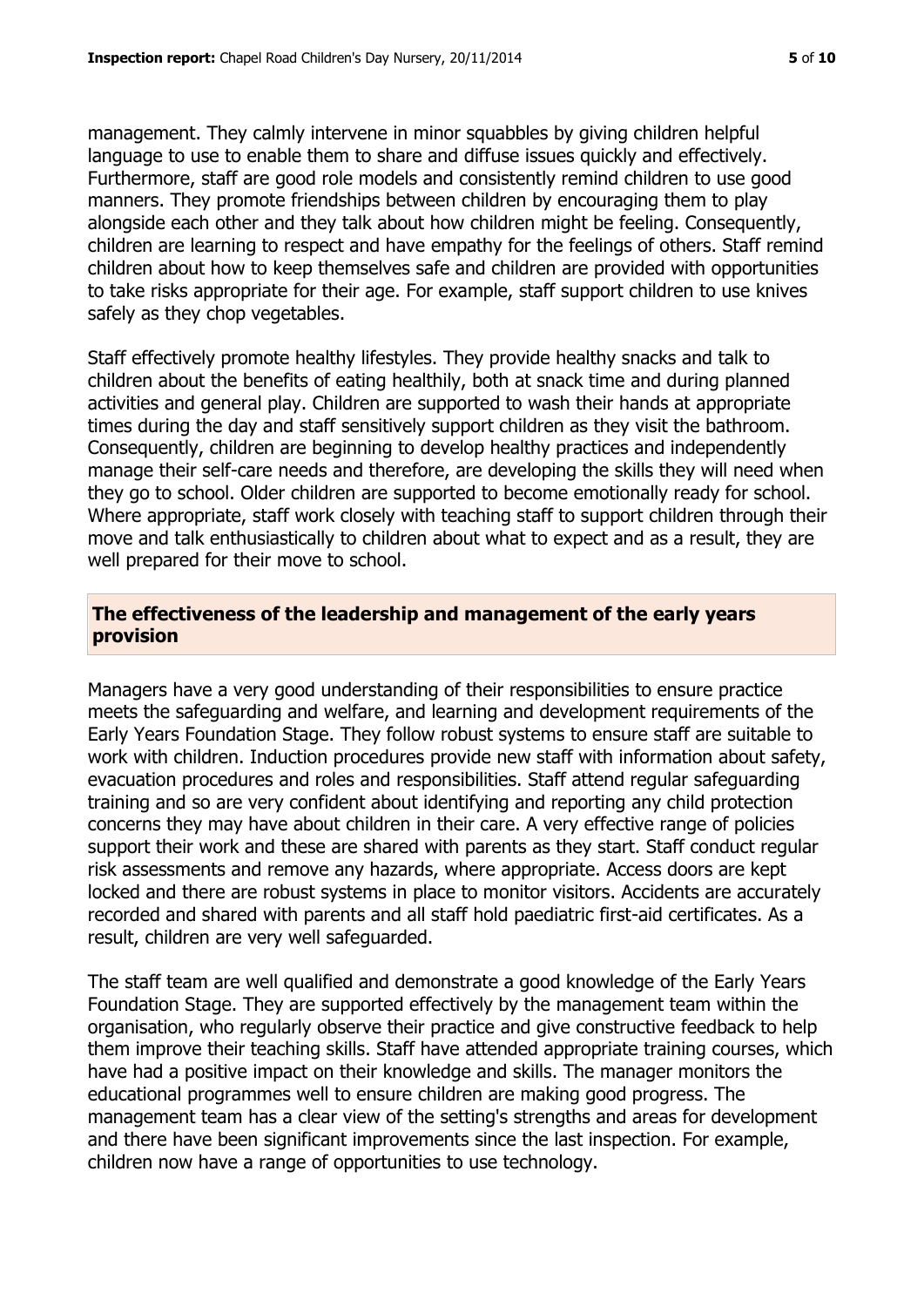Staff use a variety of strategies to engage parents. They share information on a daily basis about children's routines and activities they participate in. Displays in the entrance areas inform parents about staff, snacks, the Early Years Foundation Stage and other useful information. Parents spoken to on the day are very pleased with the progress their children are making and value the range of support offered by the staff to promote their child's development. Staff have established good links with external agencies and other professionals to ensure that children's individual needs are met by receiving appropriate intervention and support. Staff also work closely with the local authority which, further supports the children's learning and promotes effective transitions.

#### **The Childcare Register**

| The requirements for the compulsory part of the Childcare Register are | Met |
|------------------------------------------------------------------------|-----|
| The requirements for the voluntary part of the Childcare Register are  | Met |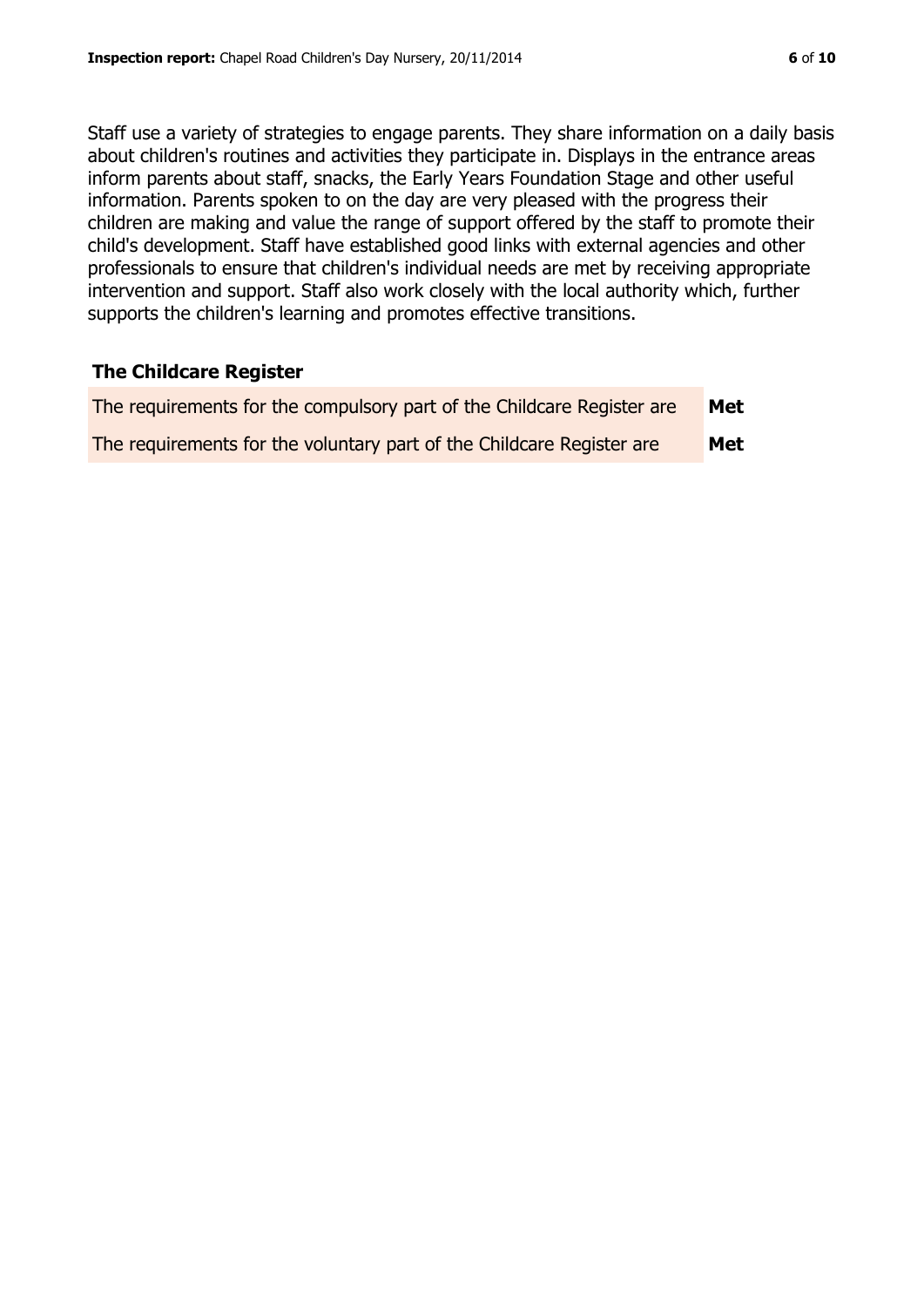# **What inspection judgements mean**

# **Registered early years provision**

| <b>Grade</b> | <b>Judgement</b>        | <b>Description</b>                                                                                                                                                                                                                                                                                                                                                                                |
|--------------|-------------------------|---------------------------------------------------------------------------------------------------------------------------------------------------------------------------------------------------------------------------------------------------------------------------------------------------------------------------------------------------------------------------------------------------|
| Grade 1      | Outstanding             | Outstanding provision is highly effective in meeting the needs<br>of all children exceptionally well. This ensures that children are<br>very well prepared for the next stage of their learning.                                                                                                                                                                                                  |
| Grade 2      | Good                    | Good provision is effective in delivering provision that meets<br>the needs of all children well. This ensures children are ready<br>for the next stage of their learning.                                                                                                                                                                                                                        |
| Grade 3      | Requires<br>improvement | The provision is not giving children a good standard of early<br>years education and/or there are minor breaches of the<br>safeguarding and welfare requirements of the Early Years<br>Foundation Stage. We re-inspect nurseries and pre-schools<br>judged as requires improvement within 12 months of the date<br>of inspection.                                                                 |
| Grade 4      | Inadequate              | Provision that is inadequate requires significant improvement<br>and/or enforcement action. The provision is failing to give<br>children an acceptable standard of early years education and/or<br>is not meeting the safeguarding and welfare requirements of<br>the Early Years Foundation Stage. It will be monitored and<br>inspected again within six months of the date of this inspection. |
| Met          |                         | There were no children present at the time of the inspection.<br>The inspection judgement is that the provider continues to<br>meet the requirements for registration.                                                                                                                                                                                                                            |
| Not met      |                         | There were no children present at the time of the inspection.<br>The inspection judgement is that the provider does not meet<br>the requirements for registration.                                                                                                                                                                                                                                |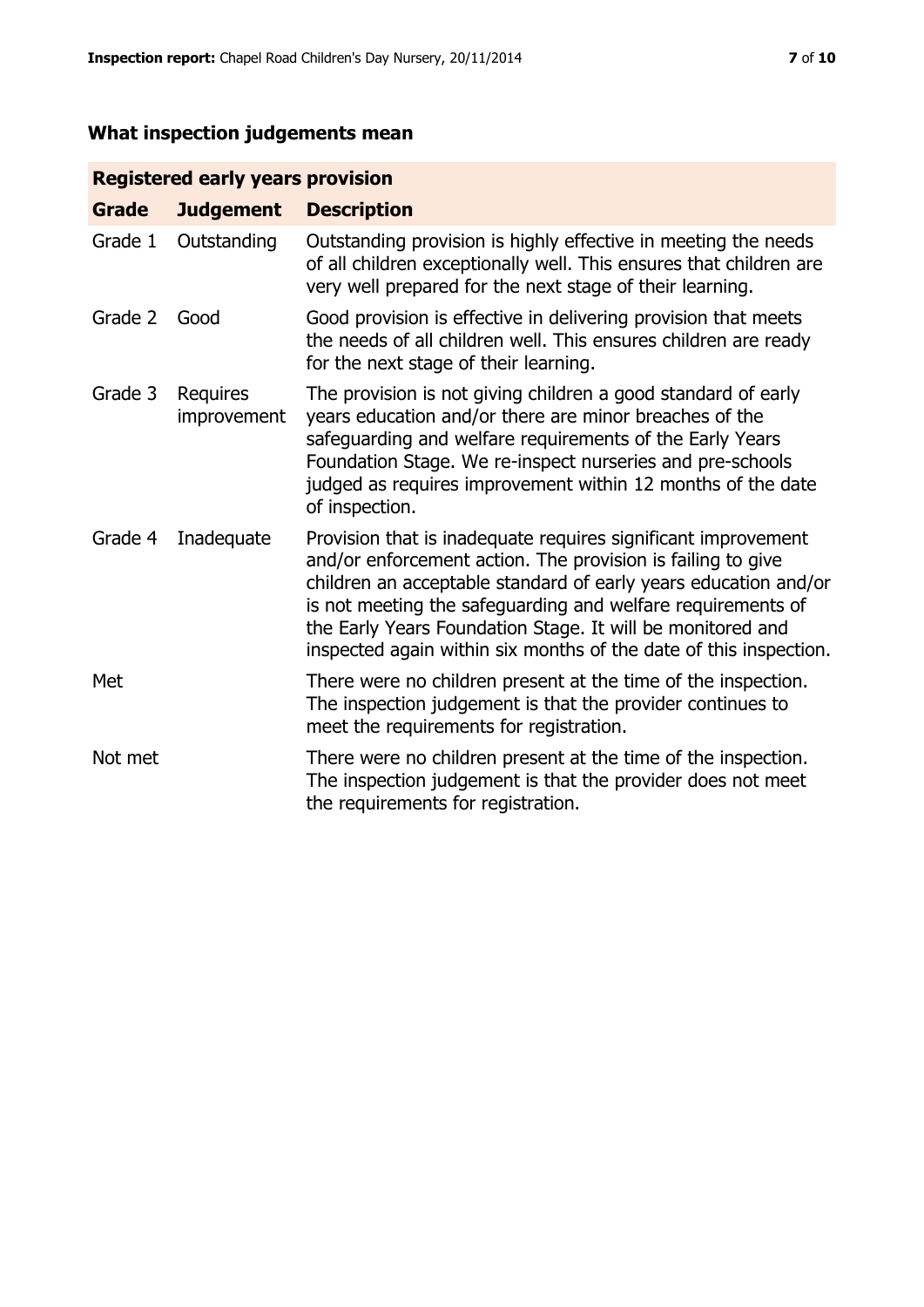#### **Inspection**

This inspection was carried out by Ofsted under sections 49 and 50 of the Childcare Act 2006 on the quality and standards of provision that is registered on the Early Years Register. The registered person must ensure that this provision complies with the statutory framework for children's learning, development and care, known as the Early Years Foundation Stage.

#### **Setting details**

| Unique reference number       | EY430100                            |
|-------------------------------|-------------------------------------|
| <b>Local authority</b>        | Warrington                          |
| <b>Inspection number</b>      | 870381                              |
| <b>Type of provision</b>      |                                     |
| <b>Registration category</b>  | Childcare - Non-Domestic            |
| Age range of children         | $0 - 17$                            |
| <b>Total number of places</b> | 50                                  |
| Number of children on roll    | 42                                  |
| <b>Name of provider</b>       | Paul Hurst & Roy Godwin Partnership |
| Date of previous inspection   | 01/03/2012                          |
| <b>Telephone number</b>       | 01925791236                         |

Any complaints about the inspection or the report should be made following the procedures set out in the guidance *'Complaints procedure: raising concerns and making complaints* about Ofsted', which is available from Ofsted's website: www.ofsted.gov.uk. If you would like Ofsted to send you a copy of the guidance, please telephone 0300 123 4234, or email enquiries@ofsted.gov.uk.

# **Type of provision**

For the purposes of this inspection the following definitions apply:

Full-time provision is that which operates for more than three hours. These are usually known as nurseries, nursery schools and pre-schools and must deliver the Early Years Foundation Stage. They are registered on the Early Years Register and pay the higher fee for registration.

Sessional provision operates for more than two hours but does not exceed three hours in any one day. These are usually known as pre-schools, kindergartens or nursery schools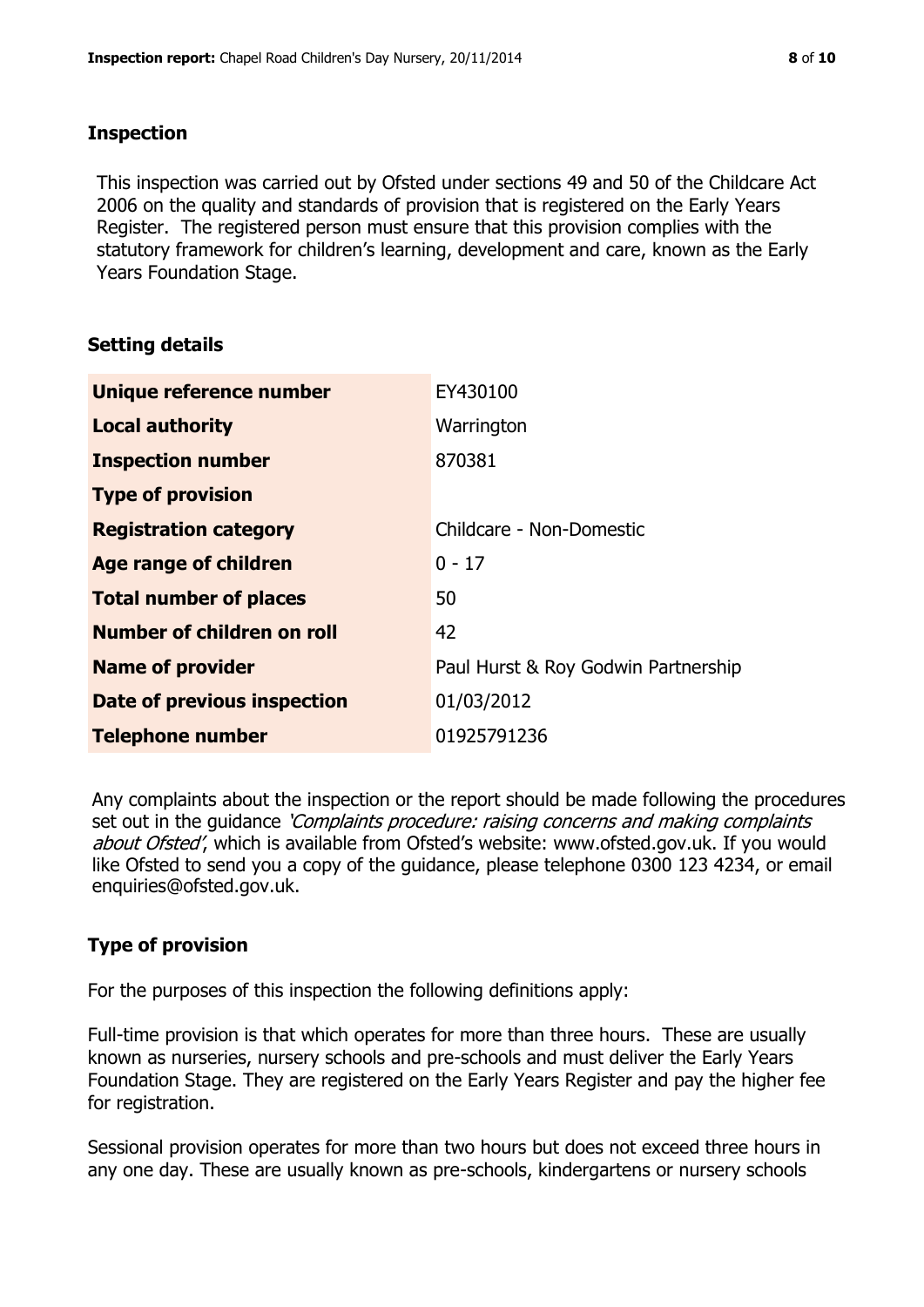and must deliver the Early Years Foundation Stage. They are registered on the Early Years Register and pay the lower fee for registration.

Childminders care for one or more children where individual children attend for a period of more than two hours in any one day. They operate from domestic premises, which are usually the childminder's own home. They are registered on the Early Years Register and must deliver the Early Years Foundation Stage.

Out of school provision may be sessional or full-time provision and is delivered before or after school and/or in the summer holidays. They are registered on the Early Years Register and must deliver the Early Years Foundation Stage. Where children receive their Early Years Foundation Stage in school these providers do not have to deliver the learning and development requirements in full but should complement the experiences children receive in school.